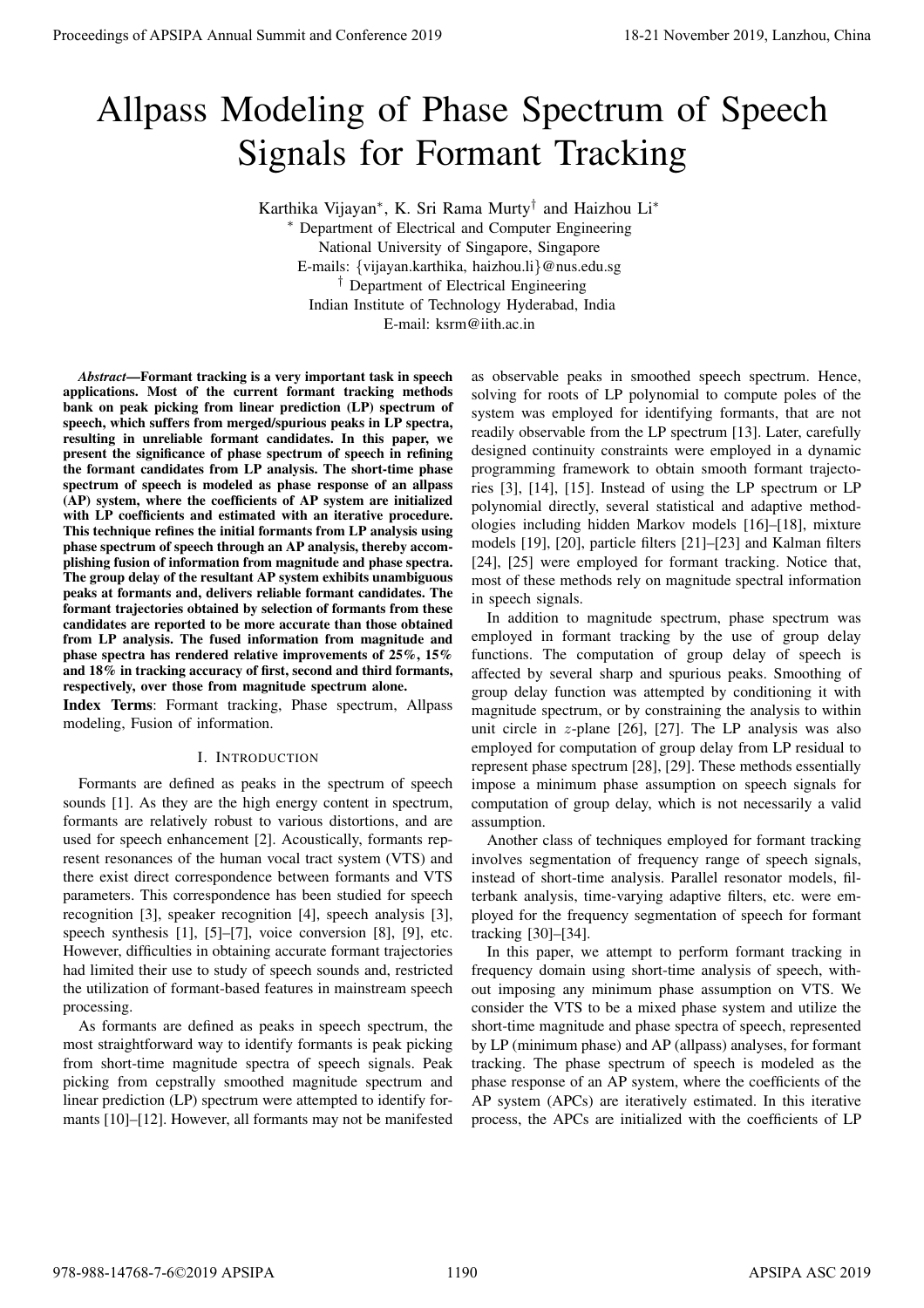system obtained from LP analysis of short-time segment of speech. Thus, the magnitude spectral information embedded in LP system is used as a starting point to model phase spectrum into an AP system. The group delay of the resultant AP system exhibits unambiguous peaks at formants. The smoothed formant trajectories are obtained by choosing formants from candidates formed from poles of the AP system function, using dynamic programming based on continuity constraints. It is observed that the proposed use of phase spectrum has delivered enhanced formant tracking performance when compared to methods relying only on magnitude spectrum from LP analysis.

The rest of the paper is organized as follows: Section II discusses the AP modeling of phase spectrum of speech and its usefulness in identifying formants. The formant tracking methodology using phase spectrum of speech is explained in Section III. Formant tracking performances of different methods are evaluated in Section IV. In Section V, we summarize the contributions of this paper.

## II. MODELING PHASE SPECTRUM FOR FORMANT TRACKING

Speech signal is the output of a time-varying VTS excited with a time-varying glottal excitation. As formants are manifestation of resonances of the VTS, efficient sourcesystem separation from speech signals can provide ways to compute formants. For source-system separation, speech can be analyzed using short-time Fourier transform. The Fourier transform of a short-time segment of discrete-time speech signal,  $s[n]$  is given by,

$$
S(j\omega) = \sum_{n=0}^{N-1} s[n]e^{-j\omega n} = |S(j\omega)|e^{j\angle S(j\omega)} \tag{1}
$$

where,  $|S(i\omega)|$  and  $\angle S(i\omega)$  are the magnitude and phase spectrum, respectively. A segment of voiced speech is shown in Fig. 1(a) and corresponding magnitude and phase spectra are given in Fig. 2(a) and Fig. 2(b), respectively. In general, the phase and magnitude spectra are required to completely characterize  $S(j\omega)$ .

LP analysis is a prominent method for characterizing the magnitude spectral envelope, as it models the VTS as an autoregressive and all-pole model [11]. The error incurred in LP analysis, termed as LP residual, represents the excitation signal. The LP analysis essentially performs source-system separation from speech signals. The magnitude responses of LP systems for two model orders are shown in Fig. 2(c) and Fig. 2(e) and, the LP residual is shown in Fig. 1(b). The peaks in the LP magnitude response can be deduced as short-time formants, and significant peaks in LP residual indicate the glottal closure instants [35].

Though magnitude spectrum is widely used in speech applications, the phase spectrum is usually ignored. In this work, we present the effectiveness of phase spectrum in identification of formants. A procedure to model the phase spectrum of speech signals was proposed in [36]. The magnitude spectrum



Fig. 1. Signals involved in LP and AP analyses: (a) A segment of voiced speech, (b) LP residual from 12*th* order LP analysis and (c) AP residual from  $14^{\hat{t}h}$  order AP analysis.

of speech is deemphasized to highlight the phase spectral characteristics, and are modeled into an AP system response. The steps involved in AP modeling of phase spectrum are [36]: 1) A signal is generated from speech signal by removing the magnitude spectrum and preserving the phase spectrum as,

$$
y[n] = \mathcal{F}^{-1}\left\{\frac{S(j\omega)}{|S(j\omega)|}\right\}
$$
 (2)

where  $\mathcal{F}^{-1}$  is the inverse Fourier transform. This signal, termed as phase signal  $y[n]$  has uncorrelated, but not independent samples.

2) The phase signal is considered as the output of an allpass system, excited with independent and identically distributed (i.i.d) non-Gaussian input sequence,  $x[n]$ .

3) The sequence  $x[n]$  is considered as a representative of glottal excitation. For voiced speech, significant excitation happens only at glottal closure instants and hence, the  $x[n]$ has its energy,  $e[n] = x^2[n]$ , concentrated to a few number of samples.

4) The AP system has its poles and zeros located at conjugate reciprocal locations. Hence, the numerator and denominator of the AP system function are characterized by the same set of coefficients  $\mathbf{w} = [w_1 w_2 ... w_M]^T$ .<br>
5) Estimate the APCs of an M<sup>1</sup>

5) Estimate the APCs of an  $M^{th}$  order AP system,  $w$ , by minimizing the entropy of energy of  $x[n]$ ,  $J(\mathbf{w})$  =  $-\sum_{n=1}^{N} e[n]$  log  $e[n]$ . The APCs can be estimated as:

$$
\hat{\mathbf{w}} = \arg\min_{\mathbf{w}} J(\mathbf{w})
$$
 (3)

The algorithm for estimation of APCs **w**, by minimizing  $J(\mathbf{w})$ using gradient descent optimization is given in Algorithm. 1.

#### *A. Significance of phase spectrum*

The LP analysis models the VTS as a minimum phase allpole system and characterizes the magnitude spectral envelope of speech sigals. Hence, it fails to represent the zeros of the system function of VTS. Also, the unmodeled phase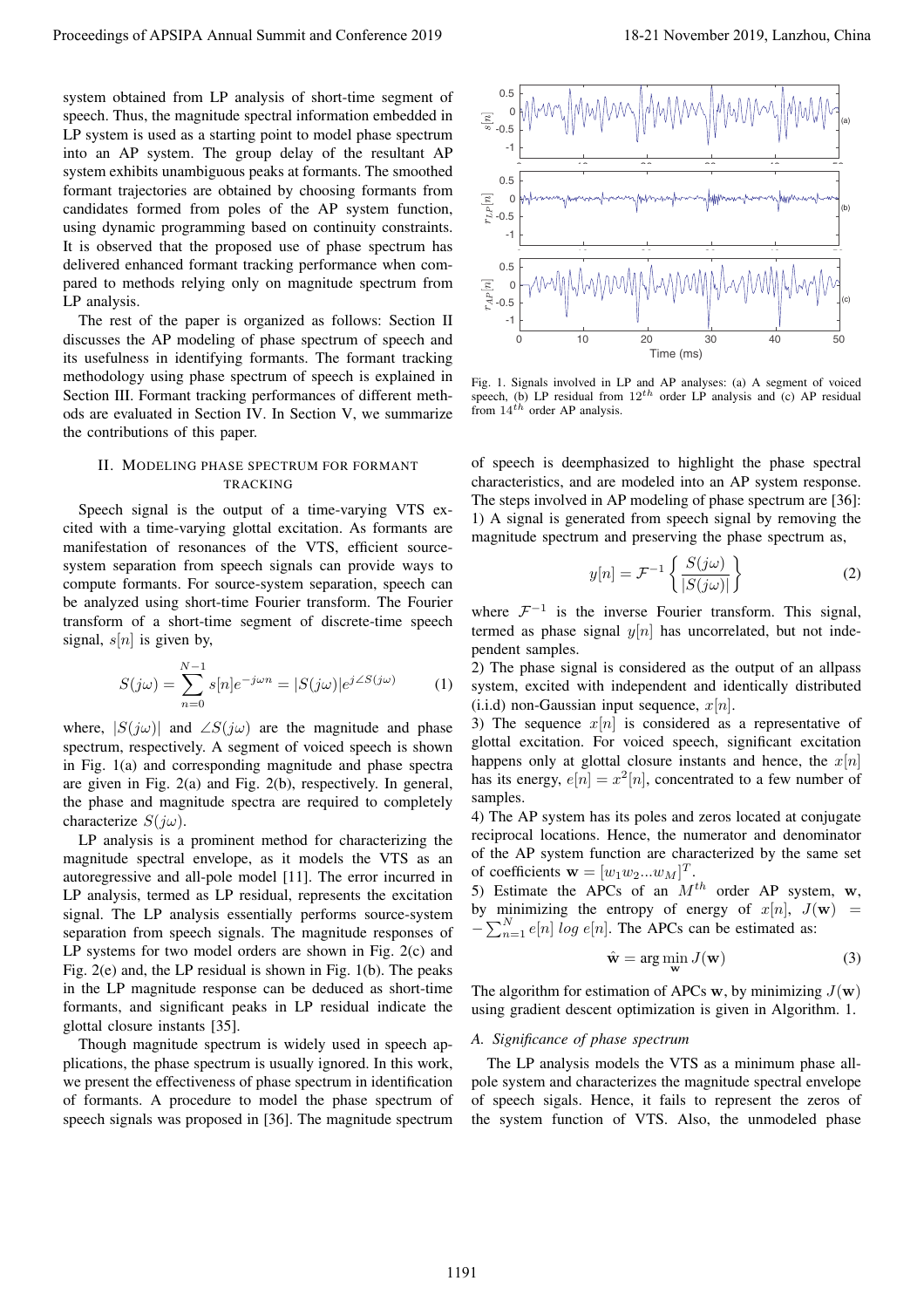

Fig. 2. Illustration of frequency responses of LP and AP analyses.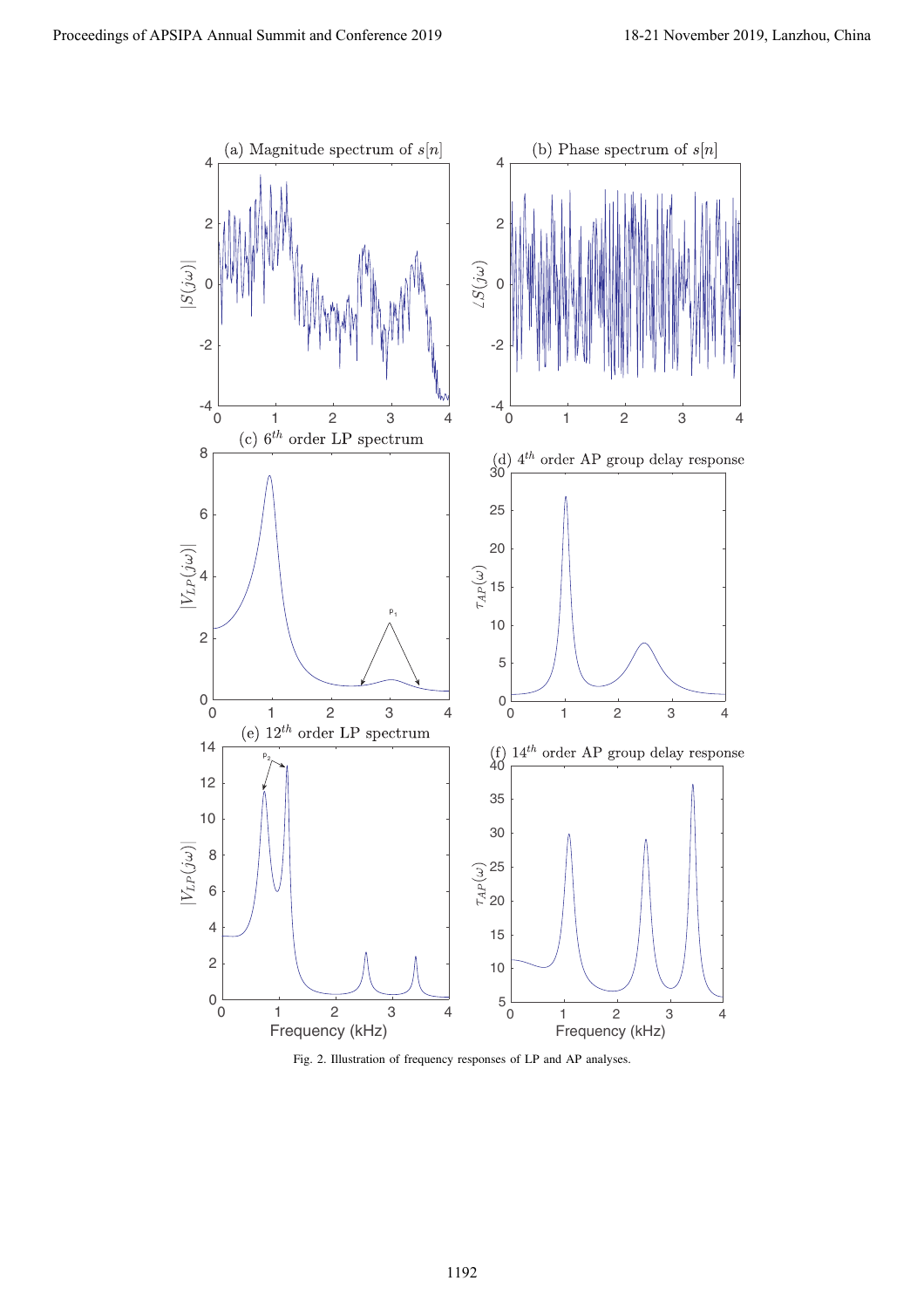1: Initialize  $\mathbf{w_0} \leftarrow rand(\overline{M}, 1)$  and  $l \leftarrow 1$ <br>2: **while**  $J(\hat{\mathbf{w}}_{l-1}) - J(\hat{\mathbf{w}}_l) > \epsilon$ , where  $\epsilon$ 

- **while**  $J(\hat{\mathbf{w}}_{l-1}) J(\hat{\mathbf{w}}_l) > \epsilon$ , where  $\epsilon$  is chosen as 10<sup>-6</sup> **do**
- 3: Compute gradient as

$$
\nabla J(\mathbf{w}) = \frac{\partial J(\mathbf{w})}{\partial e[n]} \frac{\partial e[n]}{\partial x[n]} \nabla x[n]
$$

$$
= -\sum_{n=1}^{N} (1 + \log e[n]) (2x[n]) \nabla x[n]
$$

where

$$
\nabla x[n] = -\sum_{k=1}^{M} w_k \nabla x[n+k] - \mathbf{x}[n+1] + \mathbf{y}[n+M-1]
$$

and

$$
\mathbf{x}[n+1] = [x[n+1] \ x[n+2] \dots x[n+M]]^T,
$$
  
\n
$$
\mathbf{y}[n+M-1] = [y[n+M-1] \ y[n+M-2] \dots y[n]]^T
$$
  
\n
$$
\nabla = \left[\frac{\partial}{\partial w_1} \frac{\partial}{\partial w_2} \dots \frac{\partial}{\partial w_M}\right]^T.
$$
  
\n4: Update as  $\hat{\mathbf{w}}_l = \hat{\mathbf{w}}_{l-1} - \eta \nabla J(\mathbf{w}) \big|_{\mathbf{w} = \hat{\mathbf{w}}_{l-1}}$ , where step-  
\nsize is chosen as  $\eta = 0.005$ 

5: 
$$
l \leftarrow l + 1
$$
  
6: end while

spectrum gets reflected in the LP residual, forming multiple spurious peaks around glottal closure instants and preventing the residual signal from being a true representative of the excitation (See Fig. 1(b)). In addition, the LP magnitude response tends to exhibit single peak corresponding to two closely spaced peaks in the original spectrum (marked as  $p_1$  in Fig. 2(c)), and multiple peaks corresponding to single high bandwidth spectral peaks (marked as  $p_2$  in Fig. 2(e)). These scenarios are referred to as merged and spurious peaks scenarios. Thus unique identification of formants from LP analysis is not straightforward as the source-system separation is not fully accomplished.

A possible solution is to capture the unmodeled phase spectrum from LP analysis to estimate a better representation of VTS and excitation signal. The mixed phase VTS can be effectively represented in terms of its minimum phase and allpass components using LP and AP modelings. The group delay response of AP system and the AP residual obtained by modeling the phase spectrum of speech signal in Fig. 1(a) are shown in Fig. 2(f) and Fig. 1(c), respectively. The AP residual exhibits single peak at each glottal closure instant, thereby representing the excitation signal unambiguously. When the model order is chosen appropriately, the group delay response of AP system exhibits explicit distinguishable peaks at formants. Notice that, the group delay of LP system also exhibits sharper peaks than LP magnitude response. However, this group delay is affected by spurious/merged peaks scenarios as they are dictated by the poles of the LP system. Proceeding of APSIPA Annual Summit and Conference 2019<br>
Also has a computer of APSIPA Annual Summit and Conference 2019<br>
2011 - Also has a computer of APSIPA Annual Summit and Conference 2019, Lanzhou, China 1193 - China



Fig. 3. Groupdelaygram and Spectrogram of speech signal.

To further illustrate the effectiveness of AP modeling, we plot the groupdelaygram from AP systems estimated from overlapping short-time segments of speech signal (See Fig. 3). The formant tracks are well preserved in the groupdelaygram as in the speech spectrogram, indicating the potential use of AP systems modeling phase spectrum of speech in formant tracking.

The AP analysis, together with LP analysis, can be utilized to deliver a near-complete source-system separation from speech signals. Formant tracking using the AP system makes use of magnitude and phase spectra of speech, instead of magnitude spectrum alone in LP analysis.

## III. FORMANT TRACKING USING PHASE SPECTRUM

In order to use the information in magnitude and phase spectra for formant tracking, we perform LP and AP analyses in succession and use the poles of AP system to identify shorttime formant candidates. The LP analysis is performed to obtain coefficients of the LP system (LPCs). Later AP analysis is conducted, in which we propose to initialize the APCs in Step 1 of Algorithm 1 with the LPCs. Thus the initial information about formants embedded in LP system is made use of in AP estimation, which got refined to new formant information in the AP system. Root solving of denominator polynomial of the AP system provides frequencies and bandwidths associated with the poles, which form new short-time formant candidates that are more reliable than those obtained from LP system alone.

This strategy, which we call LP+AP analysis, delivers  $M/2$ formant candidates at the maximum for model order M. Three formant values have to be chosen from the candidates, forming trajectories for first three formants, namely,  $F_1$ ,  $F_2$  and  $F_3$ . This is accomplished using a dynamic programming (DP) algorithm developed in [15], in-line with [14]. The DP utilizes complex poles of AP system (real roots are neglected) to compute the frequency  $f_i$  and bandwidth  $b_i$  of the formant candidates. As the first 3 formants are to be tracked, certain parameters associated with them have to be initialized as: (1) boundary conditions:  $100 \lt F_1 \lt 1500, 500 \lt F_2 \lt 1500$  $3500, 1000 < F<sub>3</sub> < 4500$  and (2) the neutral values of VTS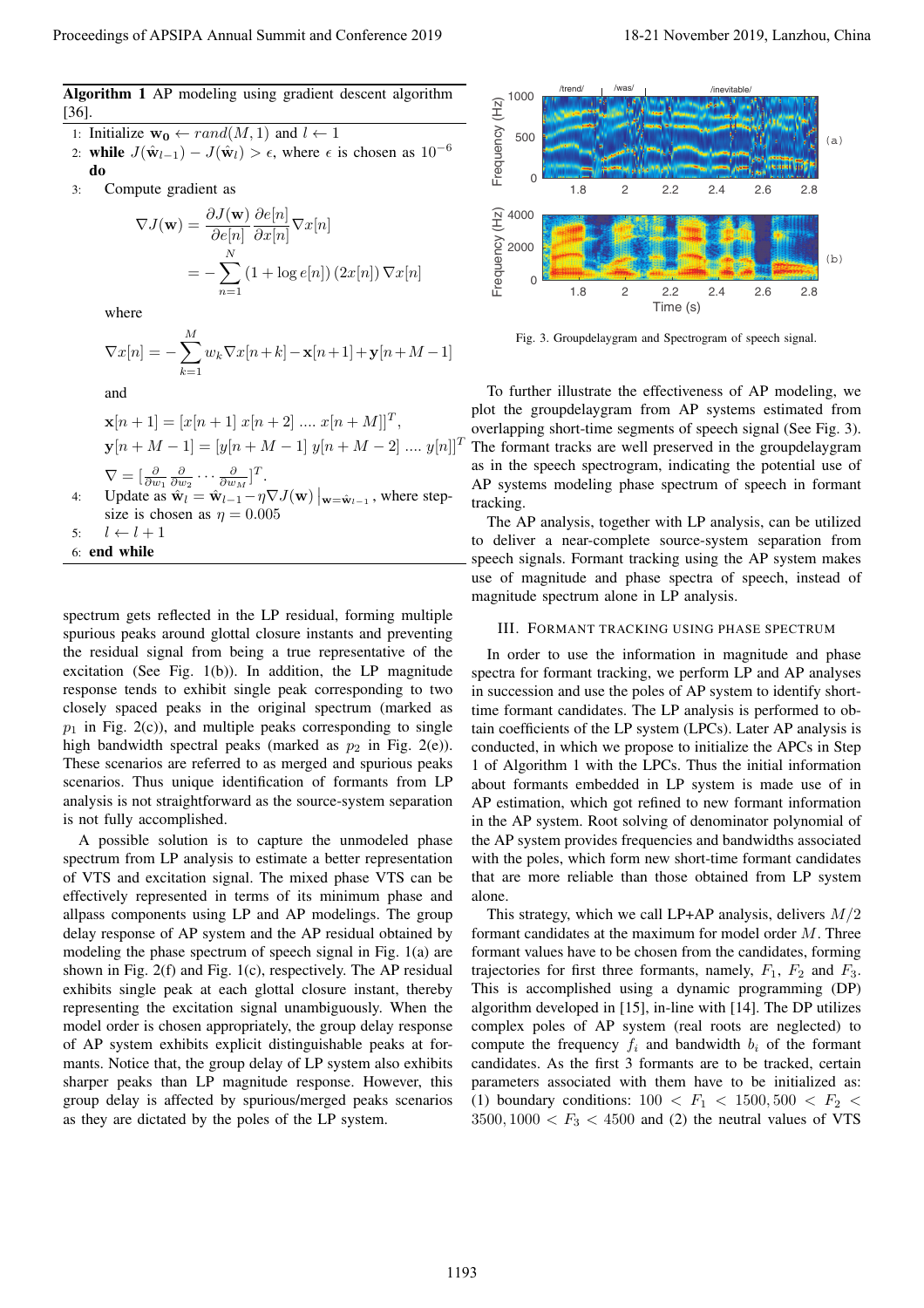TABLE I

FORMANT TRACKING PERFORMANCE IN TERMS OF MEAN ABSOLUTE DEVIATION (IN %) OF ESTIMATED FORMANTS FROM THEIR REFERENCE VALUES.

| Classes       | LP    |       |       | AP    |         |       | $LP+AP$ |       |       |
|---------------|-------|-------|-------|-------|---------|-------|---------|-------|-------|
|               |       | F2    | Fз    |       | $F_{2}$ | Fз    |         | F2    | r3    |
| <b>Vowels</b> | 17.26 | 10.92 | 8.97  | 24.78 | 14.27   | 17.13 | 14.49   | 9.36  | 8.68  |
| Semi-vowels   | 44.41 | 44.48 | 36.29 | 34.11 | 29.46   | 27.49 | 31.74   | 27.12 | 26.16 |
| <b>Nasals</b> | 44.55 | 32.76 | 17.91 | 25.92 | 20.37   | 10.35 | 20.71   | 18.90 | 10.37 |
| Average       | 35.41 | 29.39 | 20.05 | 28.27 | 21.37   | 18.32 | 22.31   | 18.46 | 15.07 |

for first 3 formants:  $F_{n1} = 500, F_{n2} = 1500, F_{n3} = 2500$ [15], [24]. The cost function for the DP is formulated for each node of formants, d and each frame of speech indexed by p as [15]:

$$
C(p,d) = C_l(p,d) + \min_m \{C_t((p,d),(p-1,m)) + C(p-1,m)\}
$$
\n(4)

where nodes of formants are formed by the  $(M/2)C_3$  combinations of formant candidates at each frame index p. The local and translational costs involved in Equation (4) are defined as [15]:

$$
C_l(p,d) = \sum_j \alpha_j b_j^2 + \beta_j \frac{|f_j - F_{nj}|}{F_{nj}}, \qquad \text{(5a)}
$$

$$
C_t((p,d),(p-1,m)) = \sum_j \gamma_j (f_j(p) - f_j(p-1))^2.
$$
 (5b)

 $\forall j = 1, 2, 3$  and m represents the node with the lowest cost in the preceding frame indexed as  $p-1$ . The constants  $\alpha$ ,  $\beta$  and  $\gamma$ , control the relative weighting of different cost functions for different formants, whose values are carefully decided.

The DP searches for the lowest cost path, minimizing the cost function  $C(p, d)$ , and provides the estimates of  $F_1, F_2$ and  $F_3$  for each frame of speech. The search is carried out on vowel-like regions and nasal regions separately [15]. In order to avoid ambiguities or discontinuities caused by outliers or missing formant points, a moving average smoothing is performed. Thus smooth formant tracks for  $F_1, F_2$  and  $F_3$ are obtained. The speech spectrogram and estimated formant tracks from various analyses are shown in Fig. 4. The LP+AP analysis (APCs initialized with LPCs) provided reliable formant tracks in comparison to those obtained from individual LP and AP analysis (APCs with random initialization).

### IV. EXPERIMENTAL EVALUATION

To evaluate the formant tracking performance of various strategies, we use the VTR-Formants database [37]. This database consists of speech signals, together with manually marked formant values. The dataset chosen for evaluation consists of 500 utterances from 8 female and 16 male speakers. The utterances have an average duration of 4 seconds, and are sampled at 8 kHz. The utterances are segmented into frames of 25 ms duration, with a time shift of 10 ms. The frames are selected from voiced speech using an energy-based voicing decision. The LP, AP and LP+AP analyses are performed on these short-time frames. The order  $M$  for all the analyses is fixed as 14 [38].



Fig. 4. Formant tracks obtained (a) LP, (b) AP and (c) LP+AP analyses (depicted by solid lines). Dotted lines represent reference values of formants from VTR-Formants database.

In the evaluation of formant tracking performance, we have excluded obstruent speech sounds, as formants are mostly meaningful in sonorant speech [15]. The evaluation of formant tracking is carried out on 3 classes of speech sounds separately, as, vowels, semivowels and nasals. The evaluation results, in terms of mean of absolute values of deviations of the estimated formants from the respective manually marked reference values in VTR database, are given in Table. I. The fusion of information from magnitude and phase spectra of speech has proven advantageous in formant tracking. The proposed LP+AP modeling strategy outperforms formant tracking by either LP or AP modeling alone, in all speech classes.

The AP modeling outperforms LP analysis in formant tracking from nasals and diphthongs. The formant tracks from LP analysis largely deviates from their reference values for sounds /n/, /m/ and /ng/, as illustrated in Figure 4(a). For the sound /ey/ shown in Figure 4(a), the LP analysis places 2 peaks corresponding to the first formant with wider bandwidth, causing a large error in the estimated second formant. On the other hand, LP analysis outperforms AP modeling in formant tracking from vowels. This can be observed from Figure 4(a) and Figure 4(b) for sounds /iy/ and /ix/. Also the AP modeling performance suffers in closure phase of stop sounds. The LP+AP strategy nullifies the drawbacks of both AP and LP analyses and consistently delivers best performance for all classes of speech sounds. The LP+AP strategy had provided relative improvements of 25%, 15% and 18% in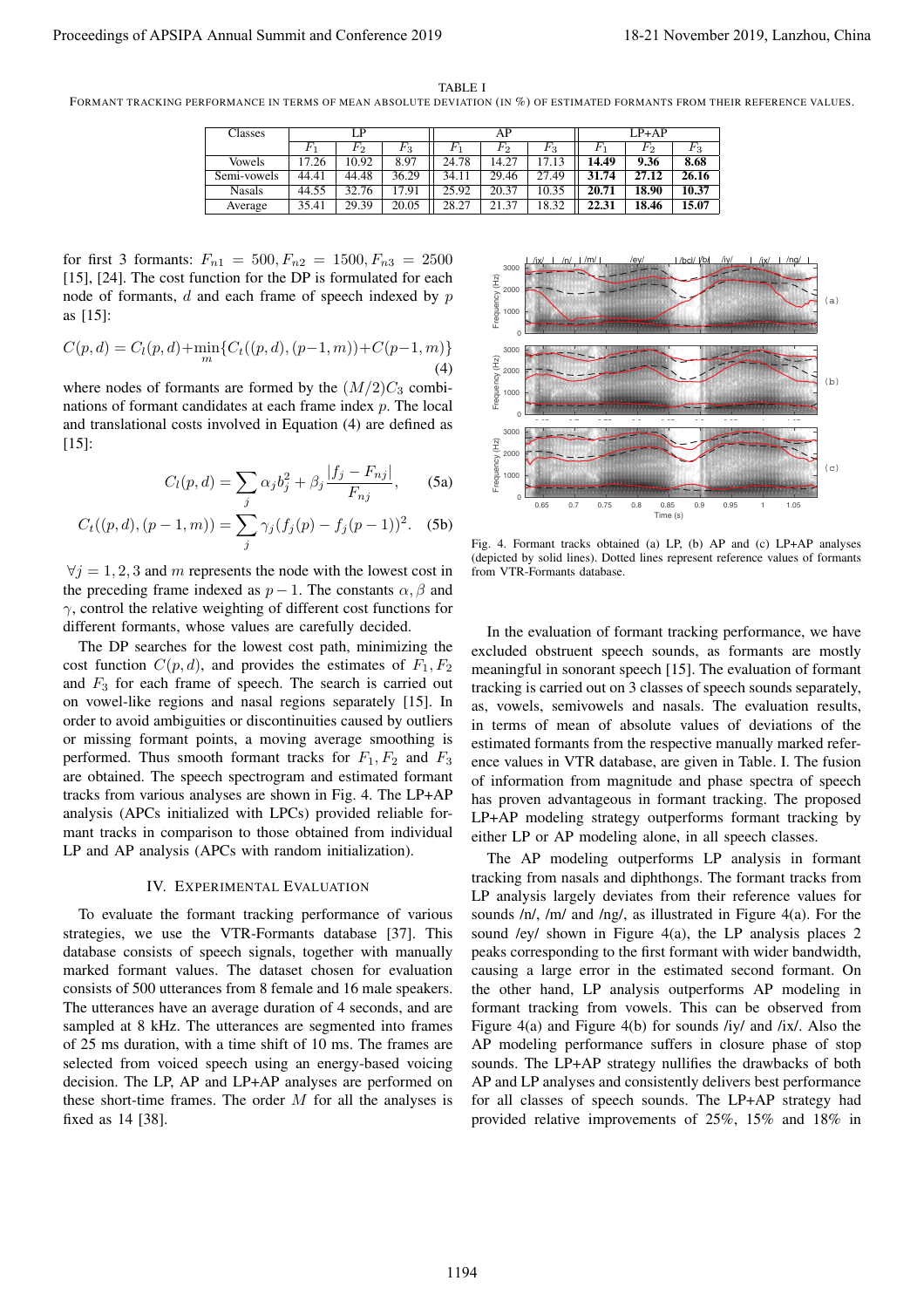average formant tracking performance for the first 3 formants respectively, with respect to the LP-based method.

## V. CONCLUSIONS

We proposed a strategy to improve the formant tracking performance by LP analysis, using phase spectrum of speech signals. The short-time phase spectrum of speech was modeled as the response of an AP system, and the initial values of AP coefficients in an iterative AP modeling algorithm were substituted with the LP coefficients. Thus the fusion of information from magnitude spectrum (captured in LPCs) and phase spectrum (captured in APCs) was accomplished. The formant tracking was performed using a DP, which selected the short-time estimates of formants from the candidates obtained by root solving of AP polynomial. The DP also imposed continuity constraints on short-time formant estimates to acquire smooth formant tracks. The formant tracks thus obtained from the proposed LP+AP modeling strategy outperformed those obtained from either LP or AP modeling alone, demonstrating the superiority of fusion of information from magnitude and phase spectra. Proceeding of APSIPA Annual Summit and Conference 2019<br>
Suppose the summit and Conference 2019, Lanzhou, China 2019, Lanzhou, China 2019, Lanzhou, China 2019, Lanzhou, China 2019, Lanzhou, China 2019, Lanzhou, China 2019,

### ACKNOWLEDGMENT

The first and third authors would like to acknowledge the research support by Ministry of Education, Singapore, AcRF Tier 1 NUS Start-up Grant FY2016 for the project 'Nonparametric approach to voice morphing'.

### **REFERENCES**

- [1] G. Fant, *Acoustic theory of speech production*. Mouton, The Hague, 1960.
- [2] Q. Yan, S. Vaseghi, E. Zavarehei, B. Milner, J. Darch, P. White, and I. Andrianakis, "Formant tracking linear prediction model using HMMs and Kalman filters for noisy speech processing," *Computer Speech & Language*, vol. 21, no. 3, pp. 543–561, Jul. 2007.
- [3] L. Welling and H. Ney, "Formant estimation for speech recognition," *IEEE Transactions on Speech and Audio Processing*, vol. 6, no. 1, pp. 36–48, Jan 1998.
- [4] J. J. Wolf, "Efficient acoustic parameters for speaker recognition," *The Journal of the Acoustical Society of America*, vol. 51, no. 6B, pp. 2044– 2056, 1972.
- [5] J. L. Flanagan, J. B. Allen, and M. A. Hasegawa-Johnson, *Speech Analysis Synthesis and Perception*, 3rd ed. Springer-Verlag, 2008.
- [6] D. Klatt, "Software for a cascade/parallel formant synthesizer," *The Journal of the Acoustical Society of America*, vol. 67, no. 3, pp. 971– 995, 1980.
- [7] N. Pinto, D. G. Childers, and A. Lalwani, "Formant speech synthesis: improving production quality," *IEEE Transactions on Acoustics, Speech and Signal Processing*, vol. 37, no. 12, pp. 1870–1887, Dec 1989.
- [8] D. Rentzos, S. Vaseghi, Q. Yan, C. H. Ho, and E. Turajlic, "Probability models of formant parameters for voice conversion," in *EUROSPEECH*, 2003, pp. 2405–2408.
- [9] H. Mizuno and M. Abe, "Voice conversion algorithm based on piecewise linear conversion rules of formant frequency and spectrum tilt," *Spch. Comm.*, vol. 16, no. 2, pp. 153–164, 1995.
- [10] R. W. Schafer and L. R. Rabiner, "System for automatic formant analysis of voiced speech," *The Journal of the Acoustical Society of America*, vol. 47, no. 2B, pp. 634–648, 1970.
- [11] B. S. Atal and S. L. Hanauer, "Speech analysis and synthesis by linear prediction of the speech wave," *The Journal of the Acoustical Society of America*, vol. 50, no. 2B, pp. 637–655, 1971.
- [12] J. Markel, "Application of a digital inverse filter for automatic formant and F0 analysis," *IEEE Transactions on Audio and Electroacoustics*, vol. 21, no. 3, pp. 154–160, Jun 1973.
- [13] S. McCandless, "An algorithm for automatic formant extraction using linear prediction spectra," *IEEE Trans. on Acoustics, Spch. and Signal Proc.*, vol. 22, no. 2, pp. 135–141, Apr 1974.
- [14] D. Talkin, "Speech formant trajectory estimation using dynamic programming with modulated transition costs," *The Journal of the Acoustical Society of America*, vol. 82, no. S1, pp. S55–S55, 1987.
- [15] K. Xia and C. Y. Espy-Wilson, "A new strategy of formant tracking based on dynamic programming." in *INTERSPEECH*, 2000, pp. 55–58.
- [16] G. Kopec, "Formant tracking using hidden markov models and vector quantization," *IEEE Transactions on Acoustics, Speech and Signal Processing*, vol. 34, no. 4, pp. 709–729, Aug 1986.
- [17] D. Toledano, J. Villardebo, and L. Gomez, "Initialization, training, and context-dependency in HMM-based formant tracking," *IEEE Transactions on Audio, Speech, and Language Processing*, vol. 14, no. 2, pp. 511–523, March 2006.
- [18] M. Lee, J. van Santen, B. Mobius, and J. Olive, "Formant tracking using context-dependent phonemic information," *IEEE Transactions on Speech and Audio Processing*, vol. 13, no. 5, pp. 741–750, Sept 2005.
- [19] P. Zolfaghari, S. Watanabe, A. Nakamura, and S. Katagiri, "Bayesian modelling of the speech spectrum using mixture of gaussians," in *IEEE International Conference on Acoustics, Speech, and Signal Processing(ICASSP'04)*, vol. 1, May 2004, pp. I–553–6 vol.1.
- [20] E. Ozkan, I. Ozbek, and M. Demirekler, "Dynamic speech spectrum representation and tracking variable number of vocal tract resonance frequencies with time-varying dirichlet process mixture models," *IEEE Transactions on Audio, Speech, and Language Processing*, vol. 17, no. 8, pp. 1518–1532, Nov 2009.
- [21] Y. Zheng and M. Hasegawa-Johnson, "Formant tracking by mixture state particle filter," in *IEEE International Conference on Acoustics, Speech, and Signal Processing (ICASSP'04)*, vol. 1, May 2004, pp. I–565–8 vol.1.
- [22] K. Kalgaonkar and M. Clements, "Vocal tract area based formant tracking using particle filter," in *IEEE International Conference on Acoustics, Speech and Signal Processing (ICASSP'08)*, Mar 2008, pp. 3405–3408.
- [23] Y. Shi and E. Chang, "Spectrogram-based formant tracking via particle filters," in *IEEE International Conference on Acoustics, Speech, and Signal Processing (ICASSP'03)*, vol. 1, 2003, pp. I–168–I–171 vol.1.
- [24] L. Deng, L. Lee, H. Attias, and A. Acero, "Adaptive Kalman filtering and smoothing for tracking vocal tract resonances using a continuousvalued hidden dynamic model," *IEEE Trans. on Audio, Spch., and Lang. Proc.*, vol. 15, no. 1, pp. 13–23, 2007.
- [25] D. D. Mehta, D. Rudoy, and P. J. Wolfe, "Kalman-based autoregressive moving average modeling and inference for formant and antiformant tracking," *The Journal of the Acoustical Society of America*, vol. 135, no. 5, pp. 3128–3128, 2014.
- [26] H. A. Murthy and B. Yegnanarayana, "Group delay functions and its applications in speech technology," *Sadhana*, vol. 36, no. 5, pp. 745– 782, 2011.
- [27] B. Bozkurt, L. Couvreur, and T. Dutoit, "Chirp group delay analysis of speech signals," *Speech Communication*, vol. 49, no. 3, pp. 159–176, 2007.
- [28] B. Yegnanarayana, "Formant extraction from linear prediction phase spectra," *The Journal of the Acoustical Society of America*, vol. 63, no. 5, pp. 1638–1640, 1978.
- [29] M. K. Dhananjaya Gowda, Jouni Pohjalainen and P. Alku, "Robust formant detection using group delay function and stabilized weighted linear prediction," in *INTERSPEECH*, 2004, pp. 49–53.
- [30] A. Potamianos and P. Maragos, "Speech formant frequency and bandwidth tracking using multiband energy demodulation," *The Journal of the Acoustical Society of America*, vol. 99, no. 6, pp. 3795–3806, 1996.
- [31] K. Mustafa and I. C. Bruce, "Robust formant tracking for continuous speech with speaker variability," *IEEE Trans. on Audio, Spch., and Lang. Proc.*, vol. 14, no. 2, pp. 435–444, Mar 2006.
- [32] A. Rao and R. Kumaresan, "On decomposing speech into modulated components," *IEEE Transactions on Speech and Audio Processing*, vol. 8, no. 3, pp. 240–254, May 2000.
- [33] J. Vargas and S. Mclaughlin, "Cascade prediction filters with adaptive zeros to track the time-varying resonances of the vocal tract," *IEEE Transactions on Audio, Speech, and Language Processing*, vol. 16, no. 1, pp. 1–7, Jan 2008.
- [34] L. Deng and I. Kheirallah, "Dynamic formant tracking of noisy speech using temporal analysis on outputs from a nonlinear cochlear model,"